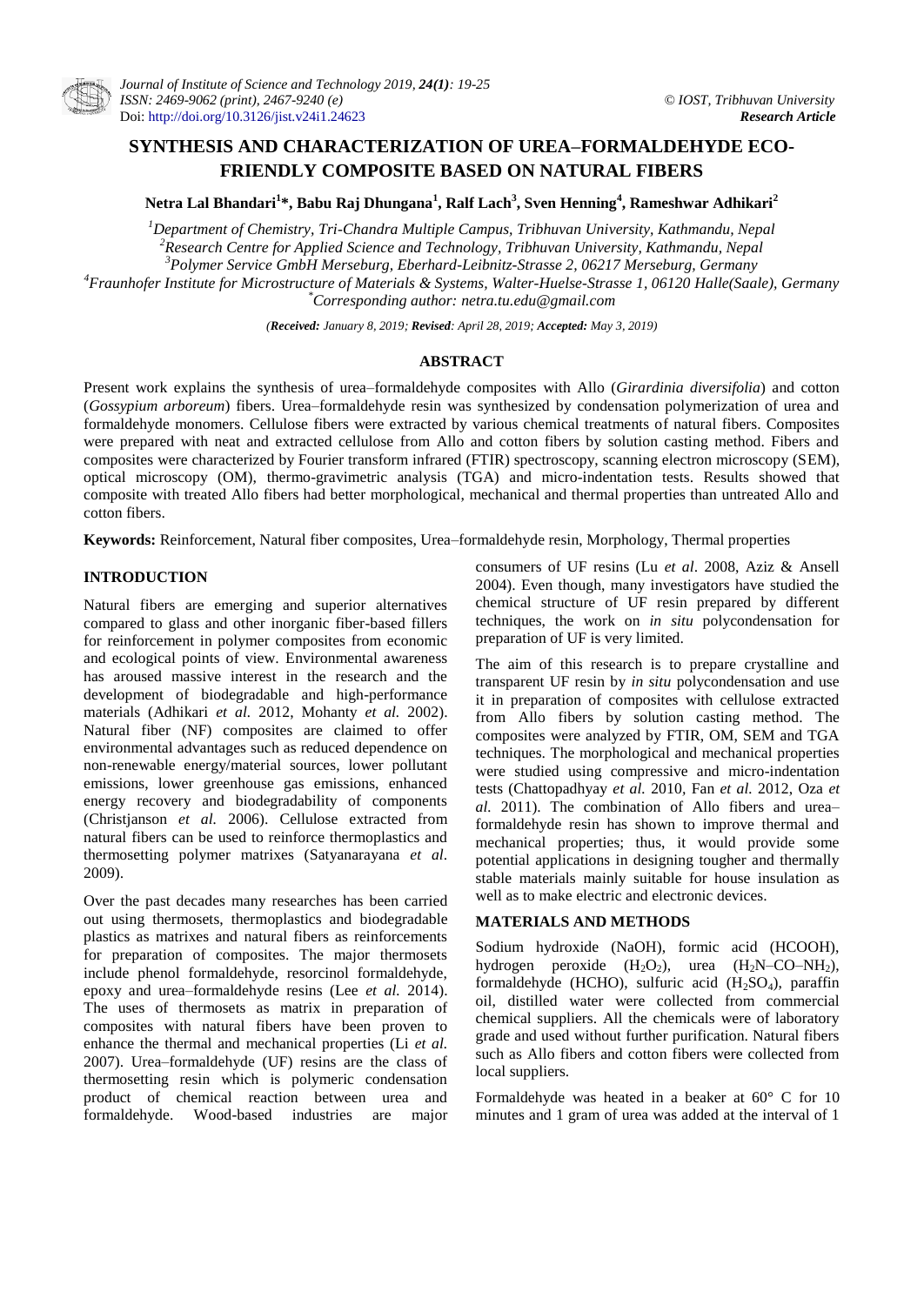minute on continuous stirring making the final U/F ratio 1:3. The viscous mass obtained on addition of concentrated  $H_2SO_4$  was poured on mold and subjected to cure in hot air oven (Park *et al.* 2003).

Finely powdered and oven-dried Allo (*Girardinia diversifolia*) fibers were dipped in 4 % (weight/volume) aqueous sodium hydroxide solution keeping the fiber-tosolution ratio 1:15 (weight/volume) and warmed at 60° C for 4 hours. The solution was neutralized by 10 % (volume/volume) aqueous formic acid solution and washed several times with distilled water (Salam 2006, Abdul Khalil *et al*. 2015).

Clean and dried fibers were treated with 2 % (mass/volume) of hydrogen peroxide  $(H_2O_2)$  at 90 $\degree$  C for 2 hours with fiber-to-liquor ratio of 1:7 (weight/volume). The fibers were then neutralized with 10 % (volume/volume) formic acid, washed several times with distilled water and oven dried at 80° C for 24 hours (Zhong *et al*. 2007).

Composites were prepared using solution casting method. Firstly, fiber was chopped into size of about 0.5 mm and oven dried at 80° C for 8 hours. The composites of different compositions *viz*, 0 % 5 %, 15 %, 30 % and 45 % (by weight) of fiber were prepared. Three different composite samples were prepared with UF resin using neat and bleached Allo (*Girardinia diversifolia*) fiber as well as alkali-treated cotton fiber with similar UF/fiber ratio using similar procedure mentioned above. After this, final test samples were prepared prior to characterization.

The composite samples were characterized by Fourier transform infrared (FTIR) spectroscopy, scanning electron microscopy (SEM), optical microscopy (OM), thermogravimetric analysis (TGA) and micro-indentation tests. FTIR spectra of solid samples were obtained in transmittance mode using IRTracer-100 (SHIMADZU) at Nepal Academy of Science and Technology (NAST), Khumaltar, Lalitpur, Nepal. SEM analysis was carried out at Fraunhofer Institute for Microstructure of Materials and Systems (IMWS), Halle (Saale), Germany using JSM6300 scanning electron microscope (JEOL). Thermal characterization of sample were carried out using thermogravimetric analysis (TGA) at Leibniz Institute for Polymer Research, Dresden, Germany and microindentation test was carried out at Polymer Service GmbH Merseburg, Germany, using Fischerscope H100C microindenter(FISCHER) with Vickers diamond indenter and maximum applied load of 1000 mN.

### **RESULTS AND DISCUSSION**

### **Structural and morphological characterization**

Figure 1a shows an optical image of urea–formaldehyde resin which is transparent and brittle in nature. FTIR spectrum of UF matrix (Fig. 1b) showed characteristic

peak at 3290  $cm^{-1}$  (N-H stretching peak of primary amines), 2926 cm<sup>-1</sup> and 2854 cm<sup>-1</sup> (C-H stretching of UF), 1656 cm<sup>-1</sup> (C=O stretching vibration), 771 cm<sup>-1</sup> (N-H bending of secondary aliphatic amines). The absorption band at  $1381 \text{cm}^{-1}$  and  $1028 \text{cm}^{-1}$  is due to N–C–N and C– N stretching of methylene linkage (NCH<sub>2</sub>N) of amides in resin (Christjanson *et al.* 2006, Park *et al.* 2003).



## **Fig. 1. (a) Optical image and (b) FTIR spectrum of urea– formaldehyde resin prepared at laboratory by** *in situ* **polymerization**

Fibers were characterized before and after the chemical treatments. Figure 2 is the FTIR spectrum of neat Allo fibers compared with cotton fibers. Components of natural fibers are the cellulose, hemicellulose and lignin. Their characteristic peaks were observed in the respective spectra. The broad band at  $3400 \text{ cm}^{-1}$  and  $2920 \text{ cm}^{-1}$  are the O–H stretching and C–H stretching peaks of methyl and methylene of cellulose, respectively. Strong absorption band about  $1050 \text{ cm}^{-1}$  is the characteristics of cellulose (Fan *et al.* 2012, Suryanto *et al.* 2014, Hospodarova *et al.* 2018). Further, untreated Allo fiber showed characteristic lignin peak at  $1240 \text{ cm}^{-1}$  which were rudimentary in cotton fibers.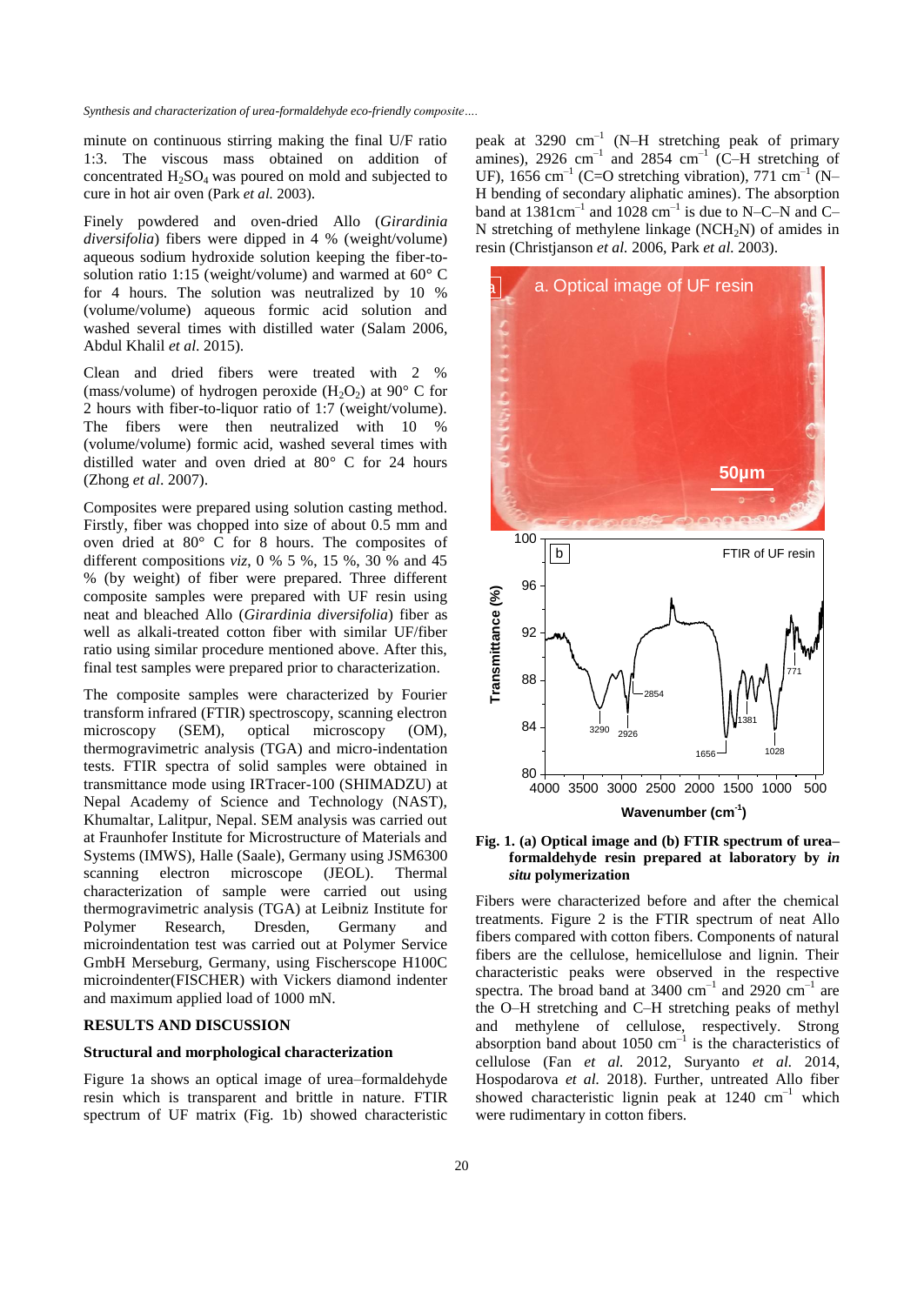

**Fig. 2. FTIR spectra of neat (untreated) Allo fibers (NAF) compared with neat cotton fibers (NCF)**

1050 compactly held and regularly aligned to each other in the The comparable band intensities and peak positions in FTIR spectra of Allo and cotton fibers suggest the similar chemical composition and significantly high cellulose content in both of the fibers. The influence of chemical treatments (i.e. alkali treatment or mercerization and bleaching) was demonstrated by analyzing the FTIR spectra and SEM micrographs of fibers. Figures 3(a) and 3(b) are the SEM images of neat and alkali-treated Allo fibers. In neat Allo fibers, cellulose microfibers were form of bundles. The occurrence of compact bundles attributed to presence of hemicellulose and lignin as binder between the fibers. Alkali-treated fibers showed separate micro fibrils with smoother surface than untreated Allo fibers indicating sufficient delignification of fibers after alkali treatment (Sgriccia *et al.* 2008, Aziz & Ansell 2004). These observations were further supported by comparative study of the FTIR spectra of untreated and alkali-treated fibers.



**Fig. 3. SEM micrographs of (a) neat Allo fibers and (b) alkali-treated Allo fibers**



**Fig. 4. FTIR spectra of neat Allo fibers (NAF) and treated Allo fibers (TAF)**

Figure 4 shows FTIR spectra of treated Allo fibers (TAF) compared to neat Allo fibers (NAF). It is evident from the figure that there was significant change in morphology and chemical composition of the fibers after chemical treatments.

 $\overline{NAF}$  cm<sup>-1</sup> for C–O–H and at 1050 cm<sup>-1</sup> for C–O–C stretching TAF vibrations of pyranose ring skeleton were the Major differences in pure and treated (delignified) Allo fibers were observed in the finger print region (1400–700 cm<sup>-1</sup>). A group of complex IR absorbance of lignin in the finger print region might be due to the stretching of methoxy O–CH3, ether C–O–C and C=C stretching of aromatic ring containing compounds. Small peaks at 1240 characteristic peaks of cellulose fibers. Peak at 820 cm–1 for C–H aromatic hydrogen and at 700–400 cm<sup>-1</sup> for C–C stretching vibrations were the characteristics of hemicellulose, which were almost rudimentary in treated Allo fibers. The C=O peak at around  $1750-1400$  cm<sup>-1</sup> was relatively broader and distinct in hemicellulose than in the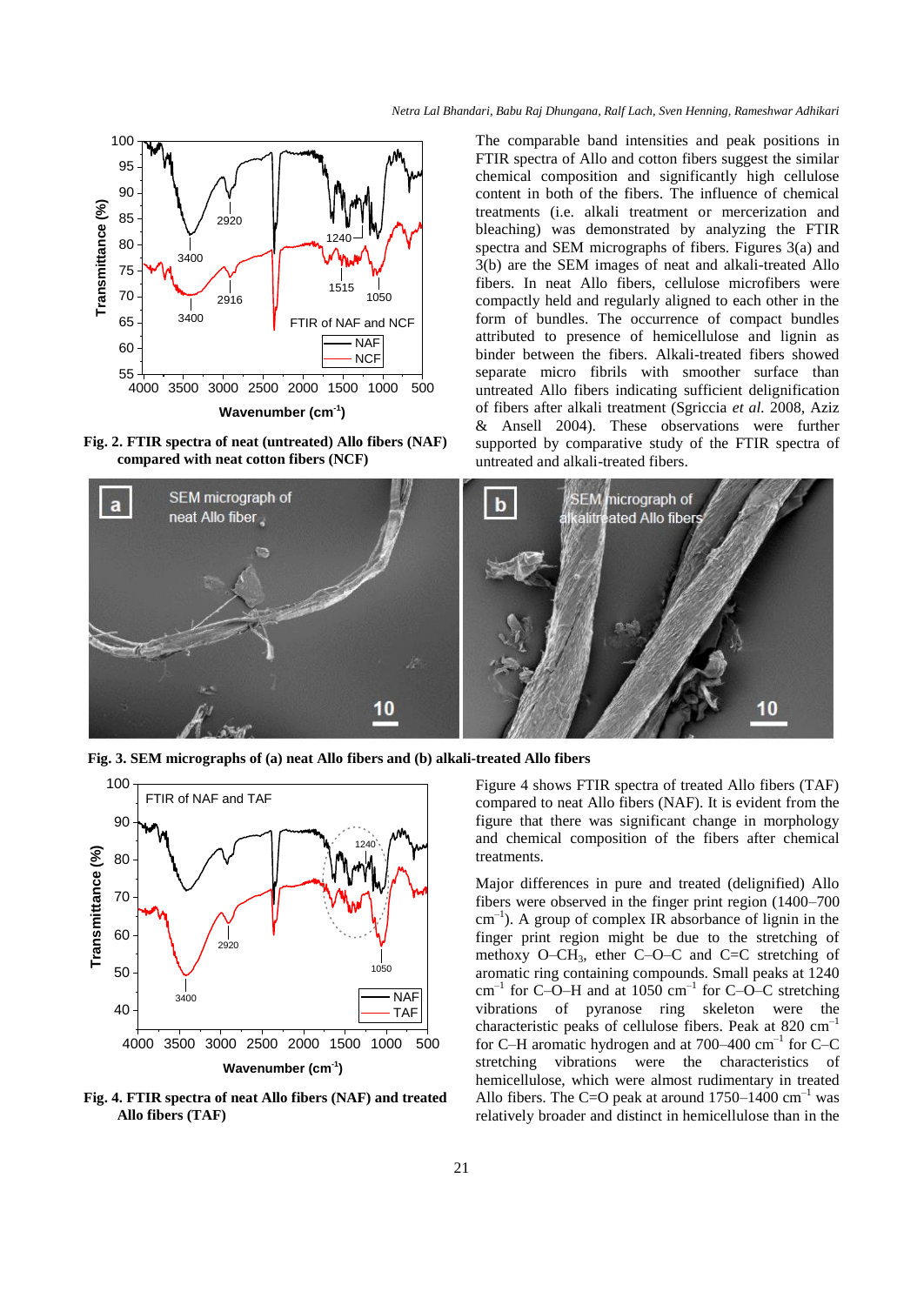cellulose, was rudimentary in treated fibers, indicating sufficient delignification after alkali treatment and bleaching. The peak at 1520  $cm^{-1}$  was due to C=C stretching of the aromatic ring of lignin, the intensity of which decreased after chemical treatment (Chattopadhyay *et al.* 2010, Fan *et al.* 2012, Oza *et al.* 2011).

FTIR spectra of UF showed significant difference in absorption peaks than that of UF–NAF composites (Fig. 5). The absorption peaks corresponding to both UF and fibers observed in FTIR spectra of UF–NAF composite suggest the uniform distribution of fiber in the matrix in composite system. The absorption bands in composite at  $3280$  cm<sup>-1</sup> was due to O–H stretching vibration. The shifting at 2926  $\text{cm}^{-1}$  to 2960  $\text{cm}^{-1}$  for C-H stretching peak suggests that  $-CH_2$  group of the cellulose played significant role in fiber and fiber-matrix interfaces. Similar small peak shifts in FTIR spectra between 1000  $cm^{-1}$  to 1750  $cm^{-1}$  represents the weak chemical interaction in filler and matrix (Chiang *et al.* 2015, Zhong *et al.* 2007, Zorba *et al.* 2008).

Figures 6 (a) and 6 (b) represent SEM micrograph of UF composites with NAF and BAF of 70/30 composition by weight percent. Although the fibers are homogeneously distributed in the UF matrix, the appearance of dark voids and gaps around the fiber–matrix interface implies their incompatibility with polymer matrix.

The absence of voids and gaps at the fiber–matrix interface even with out the use of compatibilizer suggests the better compatibilty of bleached Allo fiber with UF matrix (Chattopadhyay *et al.* 2010, Bhandari *et al.* 2012).



**Fig. 5. Comparison of FTIR spectra of pure UF and UF– NAF composite of 70/30 composition**





#### **Thermal Characterization**

A thermal stability of the matrix, filler and composites was characterized using thermo-gravimetric (TGA) analysis. TGA thermogram of pure UF resin (Fig. 7) showed three distinct regions of UF pyrolysis. Small mass loss between 150- 200° C is attributed to slow release of free formaldehyde from UF and that between 220- 250° C is attributed to degradation of methylene ether bridges in the resins network. The major pyrolysis process of pure UF takes place between 270- 350° C, maximum being at 292 $\degree$  C. The last stage that occurs above 350 $\degree$  C is the further pyrolysis process of a thermally stable residues formed in the former stage with slight weight loss leading to about 15 % of final residual mass.

Similarly, Fig. 8 represents the derivative of TGA curve (the DTG curves) of untreated Allo and treated Allo fibers compared with pure cotton fibers. The curve shows that the thermal degradation of natural fibers is a two-step process, i. e., below 100° C was due to release of volatiles and moisture present in the fibers and other in between 250- 450° C was due to decomposition of lignin, hemicellulose and cellulose of the fibers. In specific, the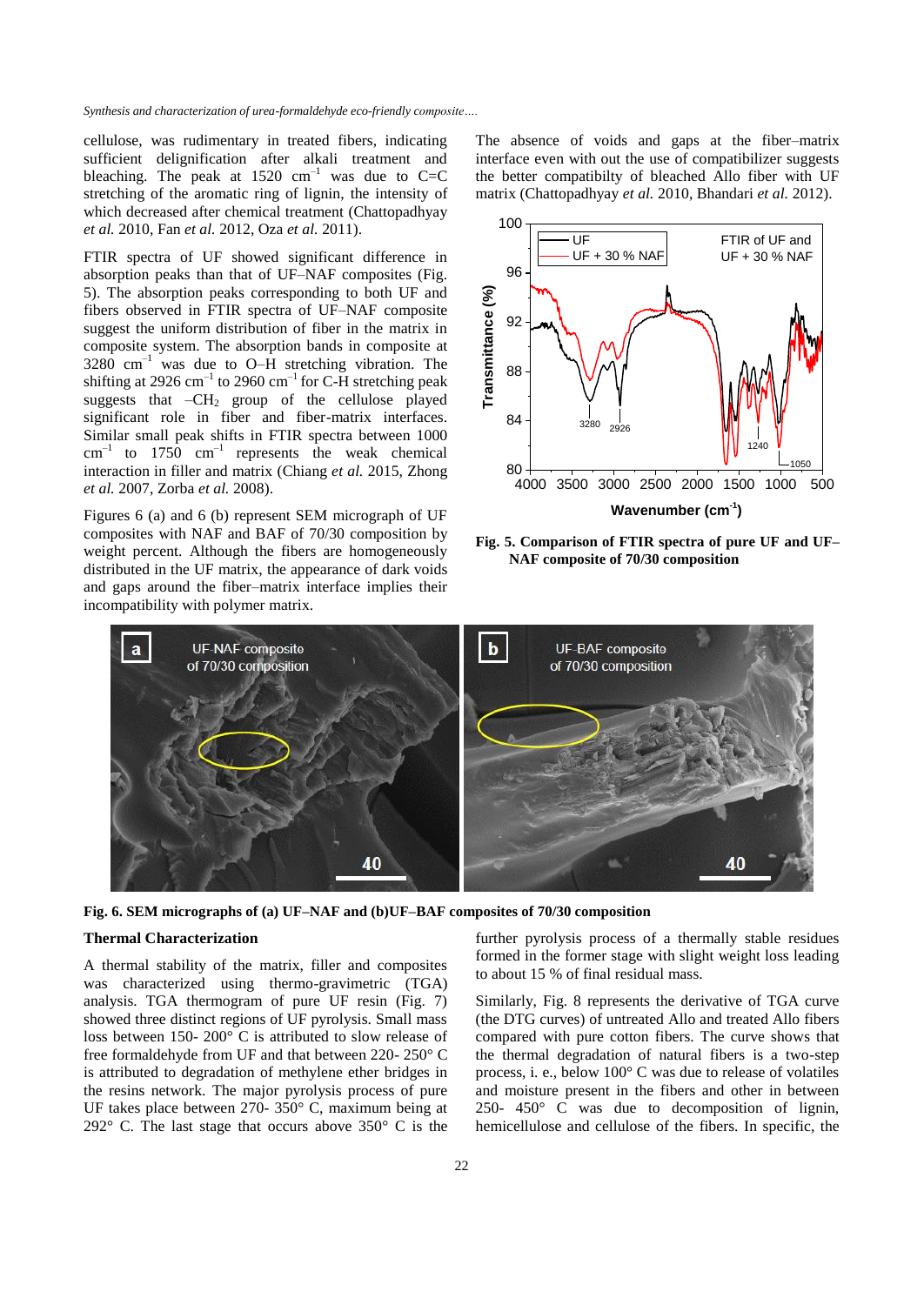weight loss between 250- 300° C was due to thermal decomposition of hemicelluloses and break of glycoside linkage in cellulose molecules. The maximum mass loss appeared between 350- 400° C. The low-temperature degradation process was associated with degradation of hemicellulose whereas the high-temperature process was due to lignin (Fan *et al.* 2012, Suryanto *et al.* 2014). Lignin being amorphous in nature has no sharp degradation temperature but degrades gradually from 230° C to 800° C (Chattopadhyay *et al.* 2010, Lette *et al.* 2018). It showed that treated Allo fibers were found to be stabilized by 15° C than raw Allo fibers and about 25° C than cotton fibers.



**Fig. 7. TGA curve of pure UF matrix**



**Fig. 8. DTG analysis of Allo and cotton fibers (the curves are vertically shifted for better visibility)**

Figure 9 shows TGA curves of urea–formaldehyde composites with 30 wt% fiber loading of untreated Allo fibers (AF), treated Allo fibers (TAF) and cotton fibers

(CF). These curves show that the thermal degradation of pure UF and neat Allo composite (UF–AF) is almost similar in which maximum pyrolysis occurs at 292° C and 291° C, respectively. The maximum pyrolysis in treated Allo fiber composite (UF–TAF) composite took place at 302° C and that of cotton fiber composite took place at 284° C. This shows that both neat and bleached Allo fiber composites to be thermally more stable than UF–CF composites with similar fiber loading. Compatibility of fibers with matrix is also an important factor that contributes to better thermal stability of the composites (Chiang *et al.* 2015). A higher thermal stability of UF– TAF composites can be attributed to a better compatibility with UF matrix.



**Fig. 9. TGA curves of UF, UF–NAF, UF–TAF and UF– CF composites of 70/30 composition**

#### **Micromechanical Characterization**

Mechanical property of composites were evaluated by micro indentation hardness testing. The force (F)– indentation depth (h) curves of UF–NAF composites with 0, 5, 15, and 45 % of fibers are given in Fig. 10a. From figure 10a, it is evident that the curves progressively shifted towards left side with increasing fiber loading leading to an increase in the slope of initial part of unloading cycle suggesting an increase in hardness of UF–NAF composites up to filler content of 45 %.

150 300 450 600 and maximum indentation depth of UF–NAF composites Similarly, figure 10b shows variation of Martens hardness of different fiber loadings. There was drastic increase in Martens hardness almost by two folds compared to pure UF for composite with 45 % fiber loading. These results were further supported by decrease in indentation depth on increasing hardness thus proving fiber reinforcement acted as stress transforming medium (Lee *et al.* 2007, Shalwan & Yousif 2013, Van Landingham *et al*. 2001).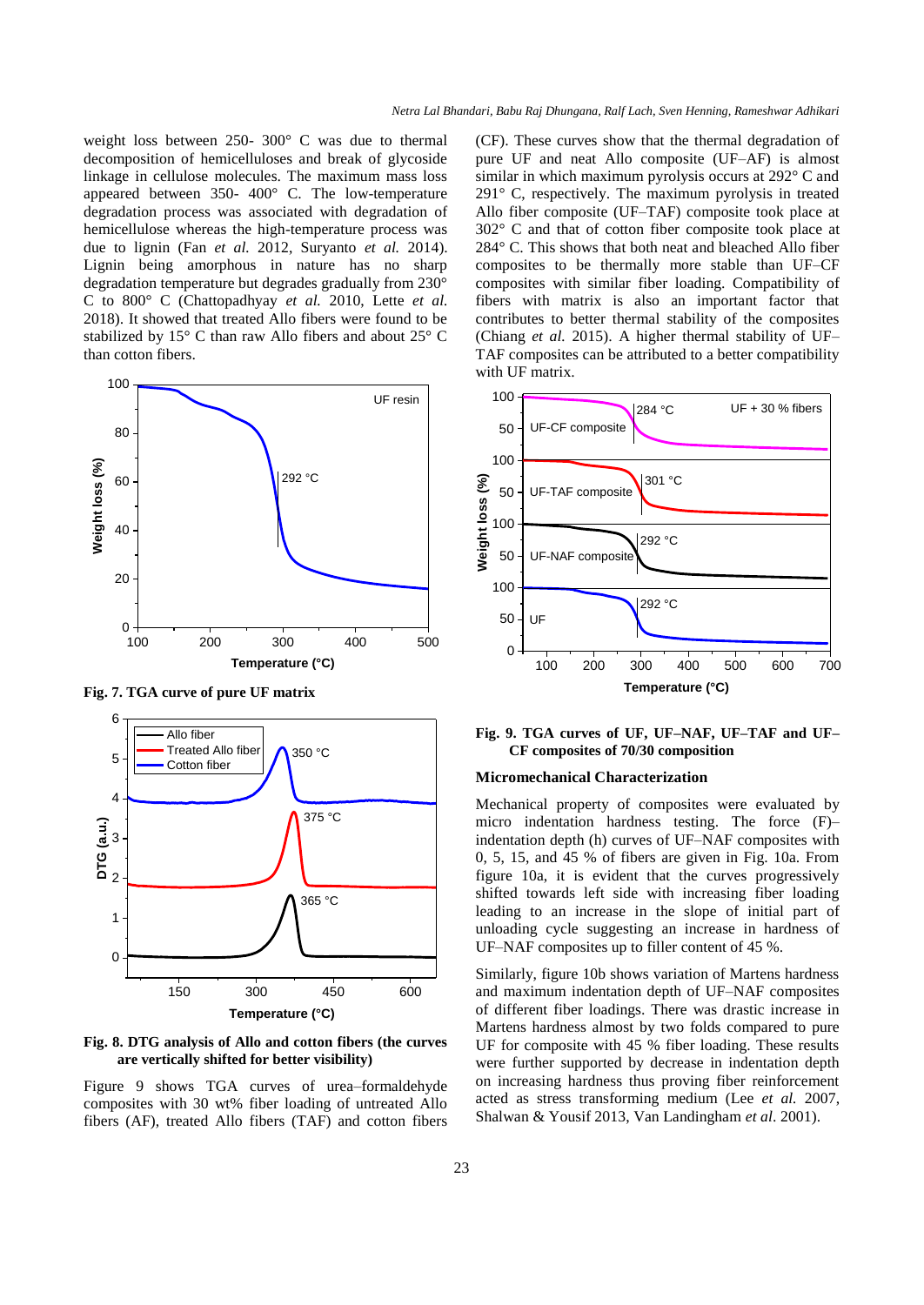*Synthesis and characterization of urea-formaldehyde eco-friendly composite….*



**Fig. 10. (a) Force (F)–Indentation depth (h) diagram and (b) variation of Martens hardness (HM), maximum indentation depth (hmax) of UF–NAF composites of different composition**

### **CONCLUSION**

Urea–formaldehyde (UF) composites of different fiber loading were prepared with neat and bleached Allo fibers using solution casting method, characterized with FTIR, SEM, TGA and micro-hardness measurements and the results were compared with cotton fiber composites. The composites with treated Allo fibers were found to be more compatible with UF matrix prepared even without the use of compatibilizers and compared to neat Allo fiber composites. The composites with treated Allo fibers were found to be thermally 25° C more stable than the cotton fiber-loaded composites and about 15 °C than that of the neat Allo fiber-loaded composites. Further, microhardness of treated fiber composites is higher than that of neat fiber composites. Morphologically treated fibers were found to be more compatible than neat fiber composites which might be because of large number of cellulose microfibers exposed towards the surface in treated fibres

UF-NAC with fibers. Thus, treated fibers were found to be better and hence the UF resin finds more area for interaction than neat fibers with polar matrix to prepare composites.

# **ACKNOWLEDGEMENTS**

Authors acknowledge Nepal Academy of Science and Technology (NAST), Kathmandu, Nepal for FTIR measurement and Leibniz Institute for Polymer Research, Dresden, Germany for thermal characterization of composites.

#### **REFERENCES**

- 0 5 10 15 20 25 30 35 Dungani, R. 2015. Nanocellulose based polymer  $23 \frac{e^2}{2}$  310.  $24 \frac{Q}{g}$  Kumar Thakur (Ed.), Wiley, Chapter 11, pp. 273-25 applications. In: *Nanocellulose Polymer Nano-*Abdul Khalil, H.P.S., Davoudpour, Y., Sri Aprilia, N.A., Mustapha, A., Hossain, M.S., Islam, M.N. and nanocomposite: Isolation characterization and *composites: Fundamentals and Applications*. Vijay
	- $\text{HMI}$   $\left| \begin{matrix} 2 \\ 0 \end{matrix} \right|$  = morphological behavior of poly(propylene)/wood  $19\frac{9}{2}$  24-29. 20 flour composites. *Macromolecular Symposia* **315**: 21 Radusch, H.-J. 2012. Thermal, mechanical and 22 Adhikari, R., Bhandari, N.L., Le, H.H., Henning, S. and
		- $\frac{16}{16}$  and thermal<br>composites: 17. alkalization and fiber alignment on the mechanical 18 **E** Aziz, S.H. and Ansell, M.P. 2004. The effect of and thermal properties of kneaf and hemp fiber Part 1–polyester resin matrix. *Composite Science and Technology* **64**: 1219-1230.
			- Bhandari, N.L., Thomas, S., Das C.K. and Adhikari, R. 2012. Role of compatibilizer on morphological and mechanical properties of low cost polypropylene/wood flour composites. *Journal of Nepal Chemical Society* **29**: 113-120.
			- Chattopadhyay, S.K., Khandal, R.K., Uppaluri, R. and Ghosal, A.K. 2010. Bamboo fiber reinforced polypropylene composites and their mechanical, thermal and morphological properties. *Journal of Applied Polymer Science* **119**: 1619-1626.
			- Chiang, T.C., Hamdan, S. and Osman, M.S. 2015. Urea formaldehyde composites reinforced with sago fibers; Analysis by FTIR, TGA and DSC. *Advances in Material Science and Engineering* **2016**: Article ID 5954636, 10 pages.
			- Christjanson, P., Pehk, T. and Siimer, K. 2006. Structure formation in urea formaldehyde resin synthesis. *Proceedings of the Estonian Academy of Sciences*. *Chemistry* **55**: 212-225.
			- Fan, M., Dai, D. and Huang, B. 2012. Fourier transform infrared spectroscopy for natural fibres*.Fourier*